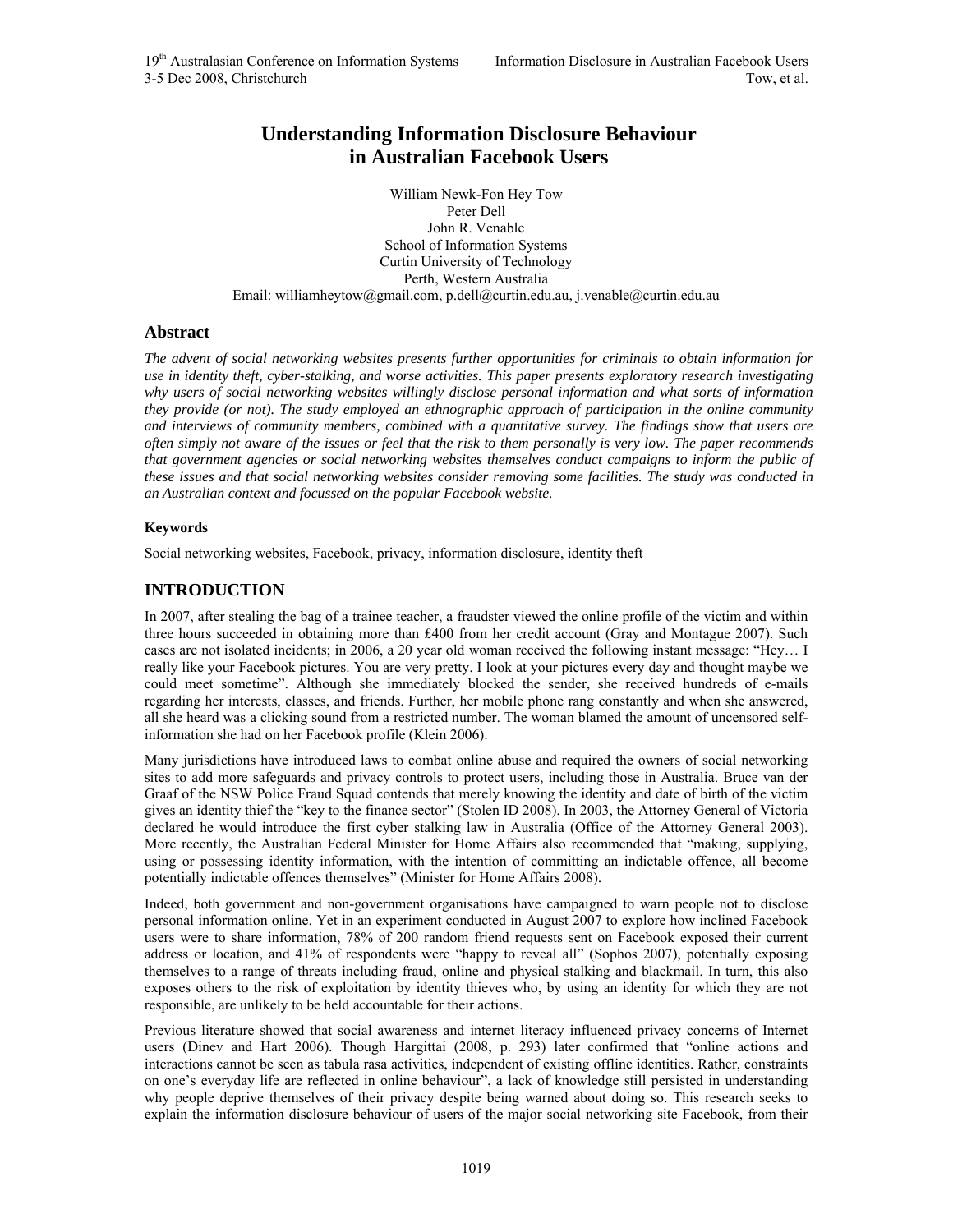perspectives and within their contexts. Such explanation could inform operators of social network systems such as Facebook and contribute to the development of policies and procedures to more effectively educate users.

The rest of this paper is organised as follows: The next section reviews previous research in this area. The third section then describes the research questions explored in this study. Next we describe the research method and the two subsequent sections discuss initial findings and detailed analysis respectively. The next section draws conclusions and makes recommendations while the final section acknowledges limitations.

# **LITERATURE REVIEW**

The phenomenon of publishing personal information online is relatively recent. When SixDegrees.com was launched in 1997, the website initially attracted millions of users but the website closed down in 2000 due to financial difficulties. Andrew Weinreich, founder of SixDegrees.com, stated that "SixDegrees was simply ahead of time" (Boyd and Ellison 2007). Current social networking sites however are enjoying massive success, which is likely to continue, at least in the medium term. Facebook is the most popular social networking site, and according to recent statistics the site has more than 100 million users (Facebook 2008). Such sites are receiving huge investments too; Facebook for instance, received a \$240 million investment from Microsoft in 2007 (Malik 2007).In contrast to the increasing popularity of social networking sites, the degree of public concern about publishing personal information online appears to be falling: 56% of respondents to a study by Paine et al. (2007) were concerned about their privacy online, down from 70% of respondents who were asked similar questions by Jupiter Research in 2002. Campbell et al. (2001) also found that even though Internet users may express concerns about privacy, they still engaged in risky behaviours. In a survey carried out by the Computer Associates Inc. and the National Cyber Security Alliance (NCSA) of the United States, results indicated that of the 57% of participants of social networking websites who were aware of the risks of cybercrime, 74% had given out personal information such as e-mail address, name and birthday (Network Security 2006).

Another survey of North American college students revealed that although respondents ranked privacy policy higher than terrorism, almost 40% of the students who claimed to be concerned about protecting their class schedule still posted it on Facebook. The study concluded that there was "little or no relation between participants' reported privacy attitudes and their likelihood of providing certain information" (Acquisti and Gross 2006).

A vivid example of decreased concern for privacy is the increase in members' use of their real name as an online identifier, rather than the once-common use of pseudonyms or aliases. According to Gross et al. (2005), approximately 89% of the names on Facebook are valid, and it is this trend that has led some to describe Facebook as the "Google of people" (Jarvis 2007). Nevertheless, it is not only disclosure of real names that is the problem, since all kinds of data are published despite users' awareness of privacy issues.

Likewise, Govani and Pashley (2005) found that 84% of the participants were aware that they could change their privacy settings but less than 48% have made use of the privacy settings. Govani and Pashley (2005) further stated that even after making users more aware of privacy settings within Facebook, very few subsequently changed such settings to restrict who could access their information. Similar results were obtained by Strater and Richter (2007) with 67% of participants who had their profiles public not restricting access to their personal information to "only friends" and recently from Kolek and Saunders (2008) who found only 11% of Facebook users in their study restricted access to their profiles.

Govani and Pashley (2005) pointed out that in order to know why the Facebook users are disclosing personal information, it is important to examine the reason behind the use of the website, an action supported by Ellison et al (2007) who concluded that Facebook is used to maintain or intensify already existing relationships. According to Boyd (2006), the number of users of social networking sites continues to increase as teenagers respond to continually decreasing "access to public spaces" where they can be themselves, and among friends, thus prompting a desire to access virtual communities to "(re)create private and public youth space while physically in controlled spaces."

Undoubtedly, boundaries of public, physical spaces are clear; boundaries of virtual spaces are not. Drawing on Goffman (1959, 1963), Dell and Marinova (2002) argued that this would lead to more conservative disclosure of personal information online, due to difficulties delineating one audience from another. However, this theoretical prediction is at odds with the empirical evidence in which many users are willing to publish large amounts of personal information online for potentially the whole world to see.

This disconnect between user attitudes and behaviour is addressed by Lipford et al. (2008), who propose an improved tab interface in order to help users appreciate how various pieces of information are presented to different audiences. This allows users to more accurately understand which information is presented to whom, but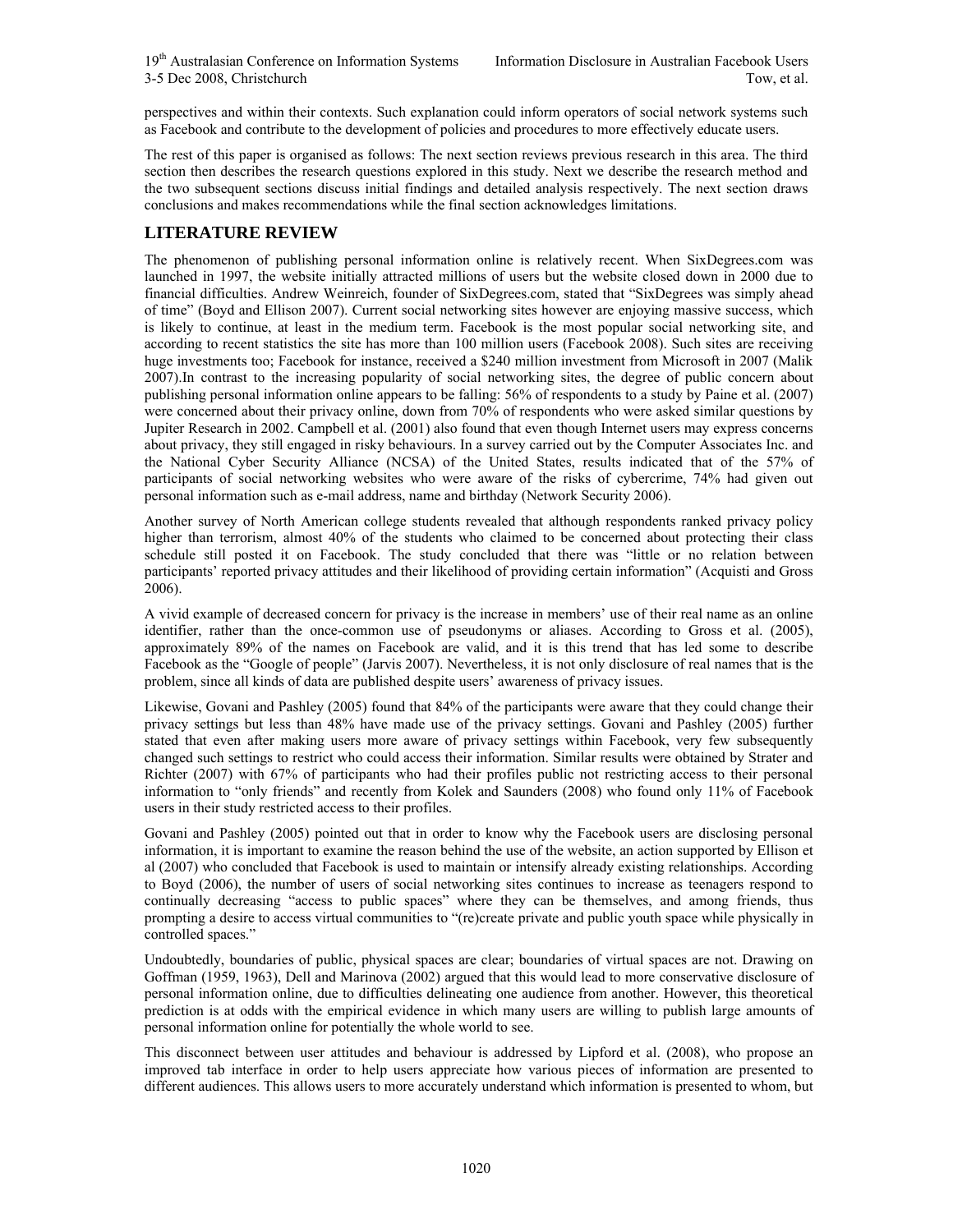does not address the underlying issue when users deliberately choose to publish key pieces of information to a wide audience.

Such decisions are essentially the result of decreasing concern with online privacy issues, which, as discussed above, has led to a situation in which millions of users are at risk. The Information Commissioner's Office in the United Kingdom states that 4.5 million people aged 14 to 21 are putting them at risk of identity fraud or ruining their future careers by posting private information in social networking sites (Brooks 2007).

Banning the use of social networking websites is practically impossible and undesirable, so programmes to promote awareness of the dangers of disclosing personal information are imperative. Initiatives like the NetAlert – Protecting Australian Families Online or Get Safe Online in the United Kingdom are a significant step in the right direction, although given the willingness of users to publish personal details online, their effectiveness to date may be limited.

Understanding how such programmes can be improved requires understanding of what motivates people to engage in risky online behaviours. Although previous research has identified the scale upon which such behaviours occur, there is little understanding of why people knowingly choose to disclose information that may expose them to risk. This research gap forms the basis for the current project, for which specific research questions are described in the next section. The project also contributes to improved theoretical understandings, by resolving the contradiction between the theoretical prediction noted above and the empirical evidence.

# **RESEARCH QUESTIONS**

With a view to determining how Facebook users value their privacy, this project investigates why users choose to disclose personal information despite warnings about doing so, and evaluates users' awareness of the risks to which they are exposed. There is a need to know whether the users are consciously making themselves exploitable and the reasons for it, or the users are yet to be alerted, thus verifying that the campaigns have been putting across the message of caution effectively. Accordingly, the following research questions are asked:

Online Privacy:

- What personal information do Facebook users have on their profiles?
- What value do Facebook users place on their online privacy?
- Why do Facebook users publish personal information online?
- How and why do Facebook users limit or restrict access to their personal information?

Awareness:

- Are Facebook users aware of the risks of publishing personal information?
- Do Facebook users feel safe online?

# **RESEARCH METHOD**

Past research has identified a problem vis-à-vis users of social networking sites publishing personal information online and thus exposing themselves to potentially serious risks. The purpose of this study is exploratory rather than descriptive, and seeks to obtain a clearer understanding of why users would do this, culminating in the creation of an explanatory model. The model proposed represents the phenomenon and has no predictive power. In order to learn what is relevant to the population, the interpretive paradigm was adopted.

The research progressed through three stages conducted from March to May 2008. The objective of the first stage was to go where the users are and appreciate the state of being a member of Facebook. One of the authors immersed himself in the Facebook community; essentially, this involved taking on the role of an "introspective observer" (Denzin 1971) in order to better understand the Facebook community from the point of view of a participant. Thus, a Facebook account was created and linked to the Australia 'Network', which at the time the research was conducted was the only way for people to search users based on gender, age groups, religious and political views, interests and other factors. (Facebook has recently removed all 'Network' pages and promoted the use of 'Groups' instead, which currently have no browse feature.) The researcher also modified his profile, adding his name, date of birth, photos, education history so as to fit seamlessly in the context of the population.

The observations obtained during the first research phase were explored in a more generalisable way in the second, survey phase of the research in which a questionnaire was developed and sent to users of the website. The purpose of the questionnaire was two-fold; obtain the views of more Facebook users to grasp a broader view of the situation and refine the focus for the later stage of the research. Since it was not possible to obtain a mailing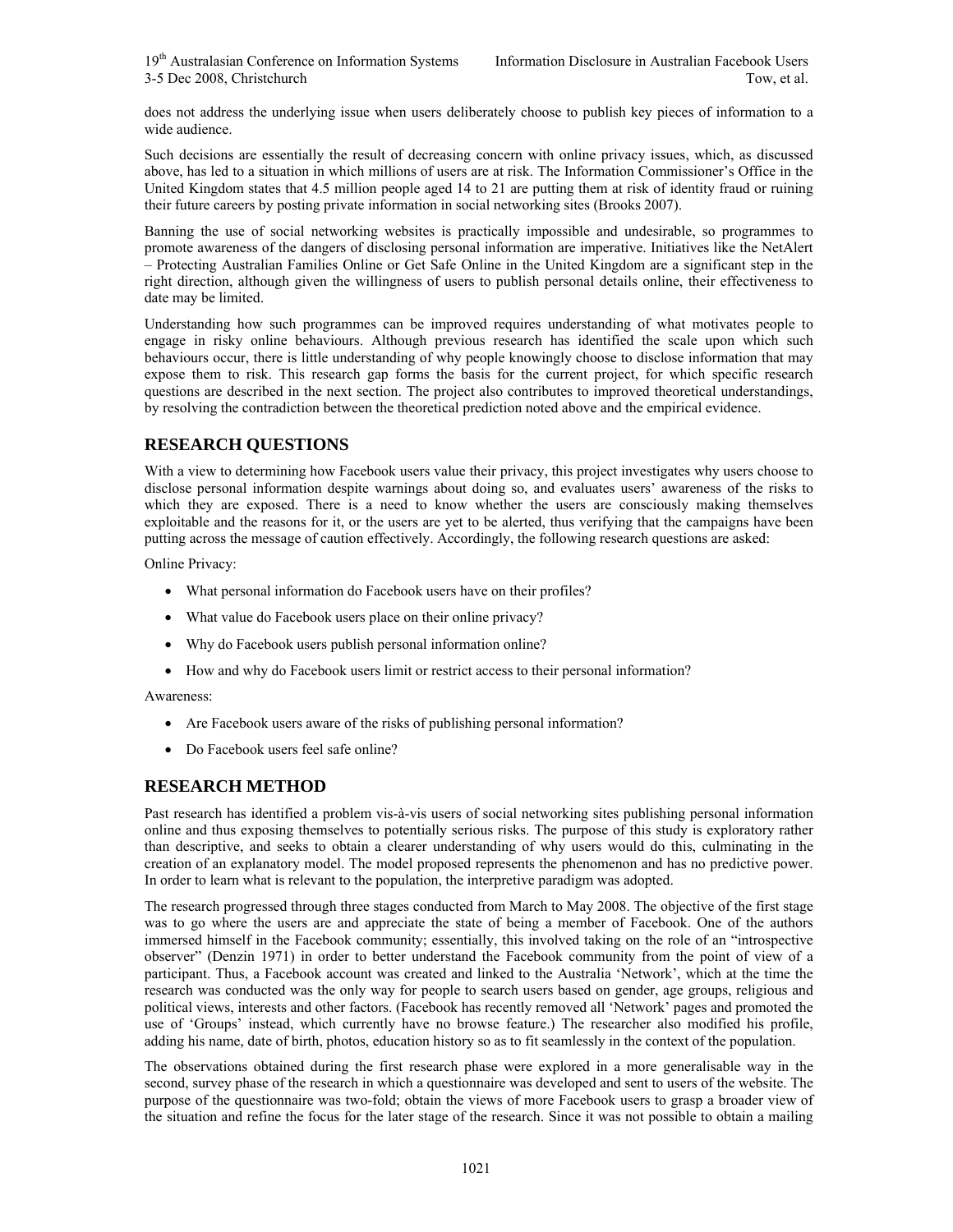list of all Facebook users for random sampling, the snowball sampling method was used during this phase. As Salganik and Heckathorn (2004: 196) explain, "the basic idea behind these methods is that respondents are selected not from a sampling frame but from the friendship network of existing members of the sample." Data from the survey were analysed using quantitative data analysis methods, including measures of central tendency and associations between variables.

Results from the questionnaire identified key issues for the researcher to address in the case studies that followed in the third and final stage. Online interviewing was chosen as the most suitable method to investigate the research questions, not only because no other method would have a similar ability to build a relationship between the respondent and the researcher but also because interviews enabled the researcher to consider "local conditions and local values" (Lincoln and Guba 1985: 40). Participants were contacted both through the mailing system of Facebook and through word-of-mouth.

In the third stage, in-depth, ethnographic interviews were conducted with Facebook users to investigate issues surrounding privacy, disclosure of information online, and awareness of the risks. The sample of interviewees was not intended to be representative in a statistical sense. Rather, the objective was to reach users of different gender, age groups, relationship status and profile accessibility. The sample also included past victims of stalking and identity theft. The aim was to cover the diversity of users rather than to generalise. Purposive sampling was chosen because this method enabled the researcher to encompass as large a scope of data as possible. Sampling was stopped when informational redundancy (saturation) had been reached.

The ethnographic interviews followed two phases: building rapport with participants, followed by eliciting information. Strong rapport is beneficial to interview researchers as it fosters a basic sense of trust between interviewer and interviewee and permits a freer flow of information (Spradley 1979). To build rapport the researcher began with general, conversational style questions such as "How long have you been using Facebook?", as well as Grand Tour Questions (Spradley 1979). This was subsequently followed by more specific, research focused questions aimed at eliciting data directly related to the research questions.

The qualitative interview data were analysed using domain analysis (Atkison and Abu El Haj 1996). Domain analysis focuses entirely on qualitative data and "allows the participants to identify for themselves the topics and issues of importance" (Atkison and Abu El Haj 1996, p. 438), and aims "to reconstruct the categories used by subjects to conceptualise their own experiences and world view" (Goetz and LeCompte, cited in Lincoln and Guba 1985: 335). The domain analysis involved four steps, which yielded a model that was grounded in the data, rather than imposed from a theoretical perspective.

First, the responses of the interviewee were segmented into 'units of meaning', where a unit is the purpose or the subject of the interviewee's comments. The second step organised the units of meaning into preliminary categories, making sure to include sufficient information about the context from which the units of meaning were derived (Seaman 1999). In the third step, the preliminary categories were refined and consolidated to obtain a list of the dominant categories, or domains. Once the domains had been identified, the researcher could then rearrange the units of meaning into their respective domains. Finally, the researcher was able to investigate if there is evidence of relationships between the domains – particularly evident in cases where units of meaning appear to belong in more than one domain. This process, in which qualitative data were analysed and re-analysed, was laborious and time-consuming. However, this was particularly valuable as it helped the researcher to obtain a clearer understanding of the data and also to correct any mistakes made during the earlier steps.

The output of this domain analysis was a model of the key concepts affecting users' information disclosure behaviour, and the relationships between those concepts.

The next section describes the data gathered during the three research stages and initial findings.

## **INITIAL RESULTS**

300 profiles of users under the Australia 'network' were viewed using Facebook's browse feature. Over 50 hours were spent observing daily life on Facebook. Not only could the researcher view profiles of many other people, but he was able to do so without the knowledge of the individuals whose profiles were being viewed. Personal information that could be read straight from profiles included name, relationship status, friends list, photos, date of birth, work and education history. The comment feature of Facebook, the 'Wall', was also a rich source of information about the current activities of users, although the messages were typically quite brief.

Facebook explicitly asks its members to describe the relationship they have with each other, such as 'In my family', 'We dated', 'Worked together' and so on. This relationship information can prove to be valuable for social engineering criminals. For example, assuming person A leaves his profile public, criminal Z may be able to view who A travelled with, who A lived with, who A went to school with and even identify A's partner, family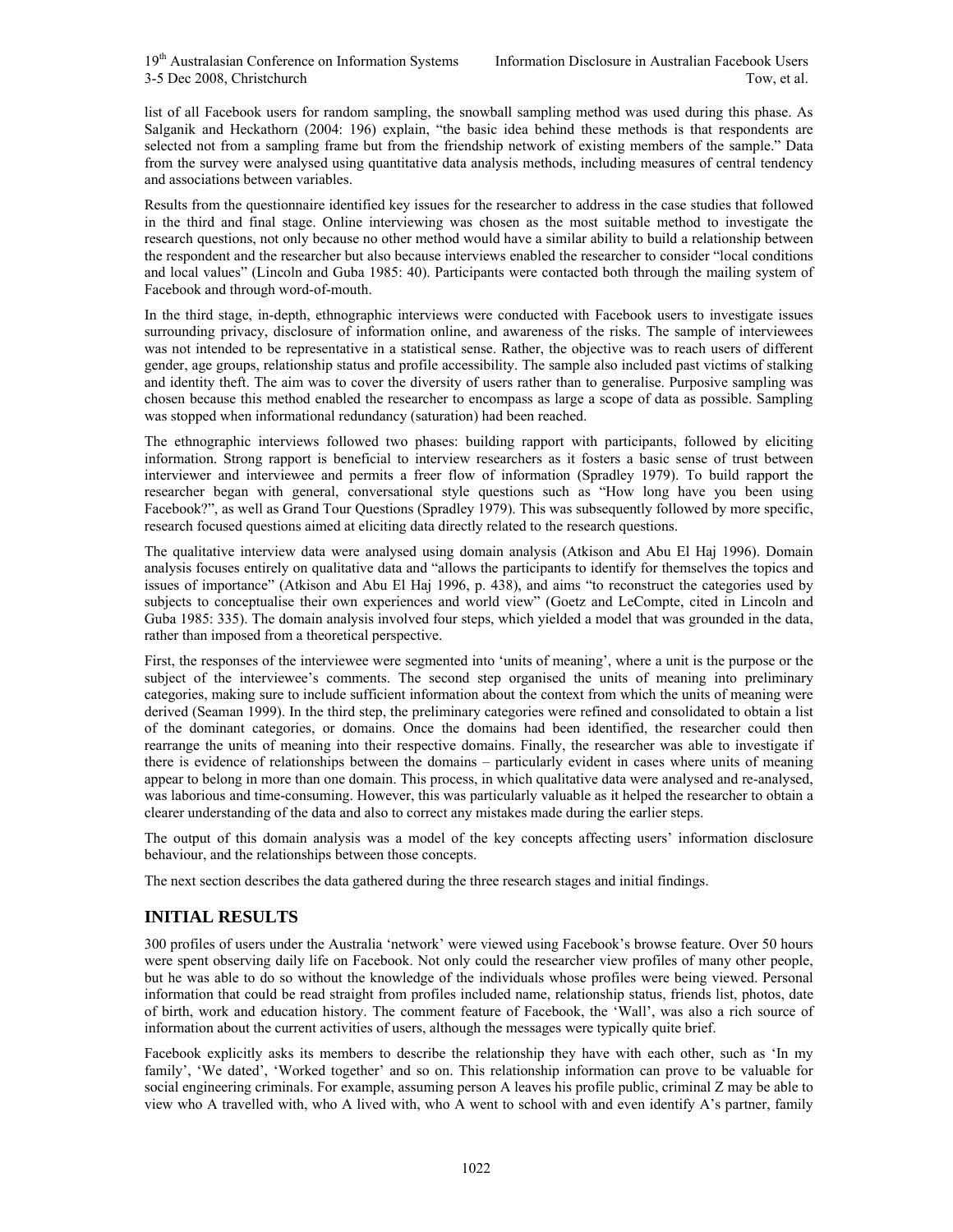and colleagues. Armed with such information, criminal Z will able to fabricate a profile to misrepresent A or to obtain further information on A by acting on A's behalf.

The questionnaire used in the second stage consisted of a mix of multiple choice, dichotomous and open-ended questions pertaining to, the methods used to secure personal information, the reasons for use of social networking websites, the information users are willing to share and users' understanding of cybercrime 'phishing'. From the 215 individuals who received the questionnaire, 51 responded, giving an overall response rate of 23.7%. When asked about their use of social networking websites like Facebook, 45 respondents out of the 51 (88%) said they used the websites to "keep up with my friends and family". While 34 respondents (67%) claimed restricting access to their profiles, 16 (31%) selected "I don't put any personal information", seven (14%) reported not protecting their personal information and only one (2%) admitted putting fake information on her or his profile.

Among the 35 respondents (69%) who attempted to explain the term "phishing", only six (12%) could accurately describe the term. The top three pieces of information users were least willing to disclose online were physical address (43 out of 51 or 84%), full name (40 out of 51 or 78%), and contact number (39 out of 51 or 76%).

|                         | Yes | No |
|-------------------------|-----|----|
| Full Name               | 11  | 40 |
| Date of Birth           | 37  | 14 |
| E-mail                  | 36  | 15 |
| Home Address            | 8   | 43 |
| Personal Contact Number | 12  | 39 |
| Work Information        | 18  | 33 |

Table 1. Information users are willing to post online

In the third stage, interviews with 25 individuals were undertaken; 18 of which were contacted and interviewed through Facebook's mailing system and the remaining seven of which were contacted through word-of-mouth and interviewed face to face and through phone calls. The sample consisted of people of different relationship status, aged from 21 to 50, included users who had fake information on their profiles and who were victim of stalking and impersonation. Data collected also came from users who claimed not to use social networking websites and users with more than 300 connections.

More detailed analysis is described in the following section.

# **DETAILED ANALYSIS AND RESULTS**

Users reported publishing an average of 2.25 types of information out of a total of six types of information examined in the questionnaire (name, date of birth, physical address details, e-mail, contact numbers and work information). Analysis using Pearson Chi-Squared testing found that there was a statistically significant relationship ( $α = 0.05$ ) between belief of the user being safe from identity theft and the number of information types the user was willing to publish online ( $p = 0.047$ ). Table 2 below summarises these results.

| Table 2. Fisher S Exact Test value |          |    |                            |                           |                           |  |  |
|------------------------------------|----------|----|----------------------------|---------------------------|---------------------------|--|--|
|                                    | Value    | df | Asymp. Sig.<br>$(2-sided)$ | Exact Sig.<br>$(2-sided)$ | Exact Sig.<br>$(1-sided)$ |  |  |
| Pearson Chi-Square                 | 5.853(b) | 1  | .016                       |                           |                           |  |  |
| Continuity Correction (a)          | 3.951    | 1  | .047                       |                           |                           |  |  |
| Likelihood Ratio                   | 5.239    | 1  | .022                       |                           |                           |  |  |
| Fisher's Exact Test                |          |    |                            | .028                      | .028                      |  |  |
| Linear-by-Linear Association       | 5.738    | 1  | .017                       |                           |                           |  |  |
| N of Valid Cases                   | 51       |    |                            |                           |                           |  |  |

Table 2. Fisher's Exact Test value

a. Computed only for 2x2 table

b. 1 cell (25.0%) had an expected count less than 5. The minimum expected count is 2.20.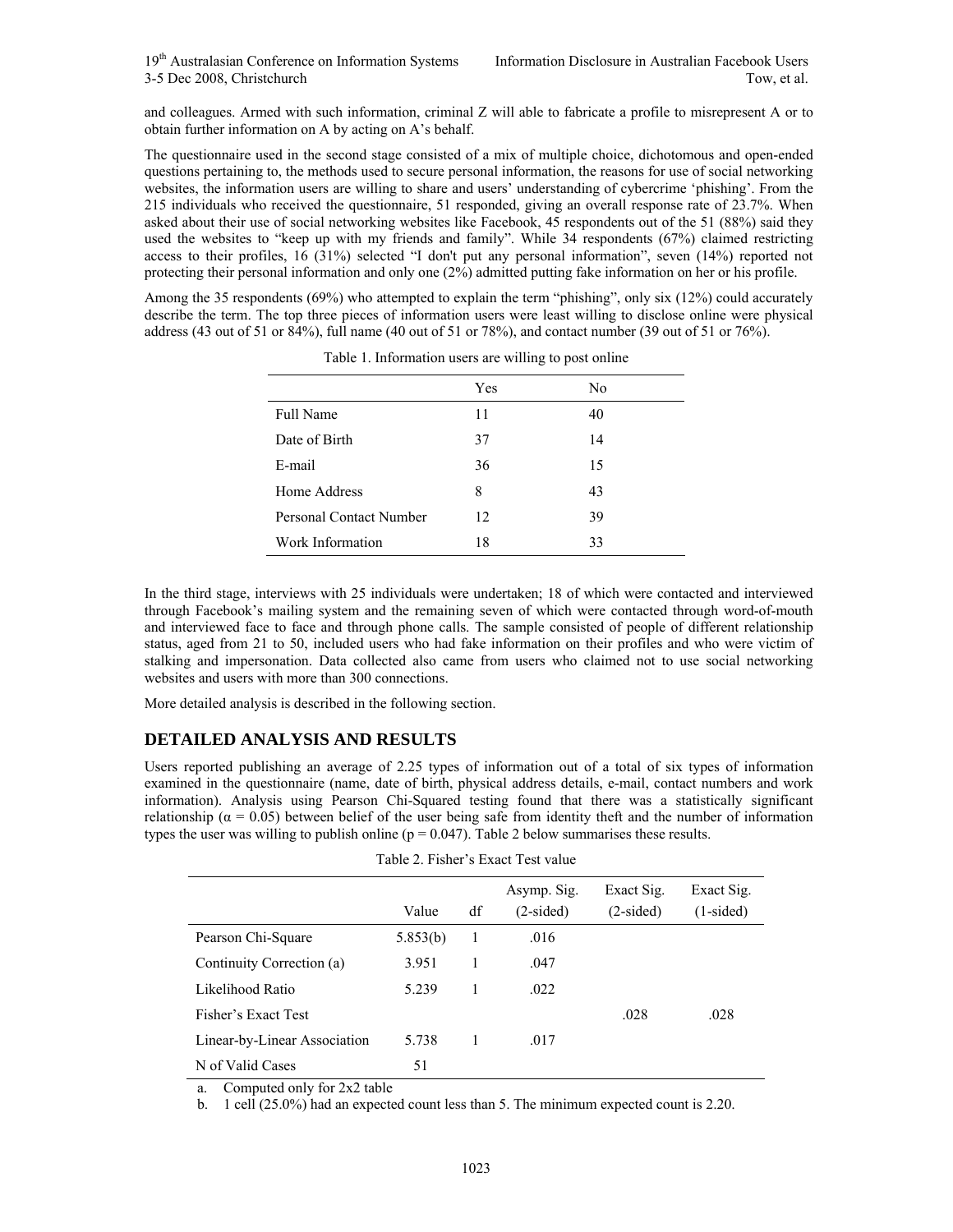19<sup>th</sup> Australasian Conference on Information Systems Information Disclosure in Australian Facebook Users 3-5 Dec 2008, Christchurch Tow, et al.

Similarly, there was a significant correlation between the belief of being safe from identity theft and publishing of physical address details of the user ( $\chi$ 2 = 5.833, p = 0.016). Due to low values in some cells of the crosstabulation, this was verified using Fisher's Exact test  $(p = 0.028)$ , which can be used if one or two of the cells in a 2x2 cross-tabulation have values lower than 5.

This finding demonstrates that the level of awareness of the risks had some influence on users' information disclosure behaviour – if users do not feel safe, they are less likely to disclose physical address information, and more likely to disclose fewer pieces of information in total. However, these relationships were weak, and there was no significant relationship between perceived safety and disclosure of any of the remaining five types of information.

The third research stage further explored what drives users to publish personal information online. The domain analysis process described above yielded three key concepts arranged in a model of users' information disclosure behaviour, shown in Figure 1 and explained below.

*Experience online; things user hears from friends, work and media; knowing how to use the* 



Figure 1: Model of users' information disclosure behaviour

The above model contains three domains that emerged from the data analysis: Context, Value and Behaviour. Context includes contextual factors that influence users' information disclosure behaviour. This includes a user's objectives for using social networking sites in the first place, as illustrated in the following quotations. (Note: Quotations from online interviews are reproduced verbatim, including spelling and grammar errors, which are common in chat and message facilities.)

"i only use Facebook to keep in contact with my friends" (interview participant)

"I use my Facebook as a kind of CV." (interview participant)

Context also includes outside influences, such as friends, co-workers, mass media, as well as previous personal experience, all of which can make an individual user aware of the risks of publishing personal information online.

"i guess in a way i spose from tv, ads and people tlking you learn that its not such a safe thing to put everything up about yourself" (interview participant)

"i think i am the same offline perhaps more vigilant online though because you hear so many horror stories." (interview participant)

The second domain, Value, refers to each individual user's values relevant to their personal sense of privacy. Value can be shaped by Context as individuals are influenced by the media and others around them. Value includes the value individuals place on their own privacy, as illustrated in the following comments.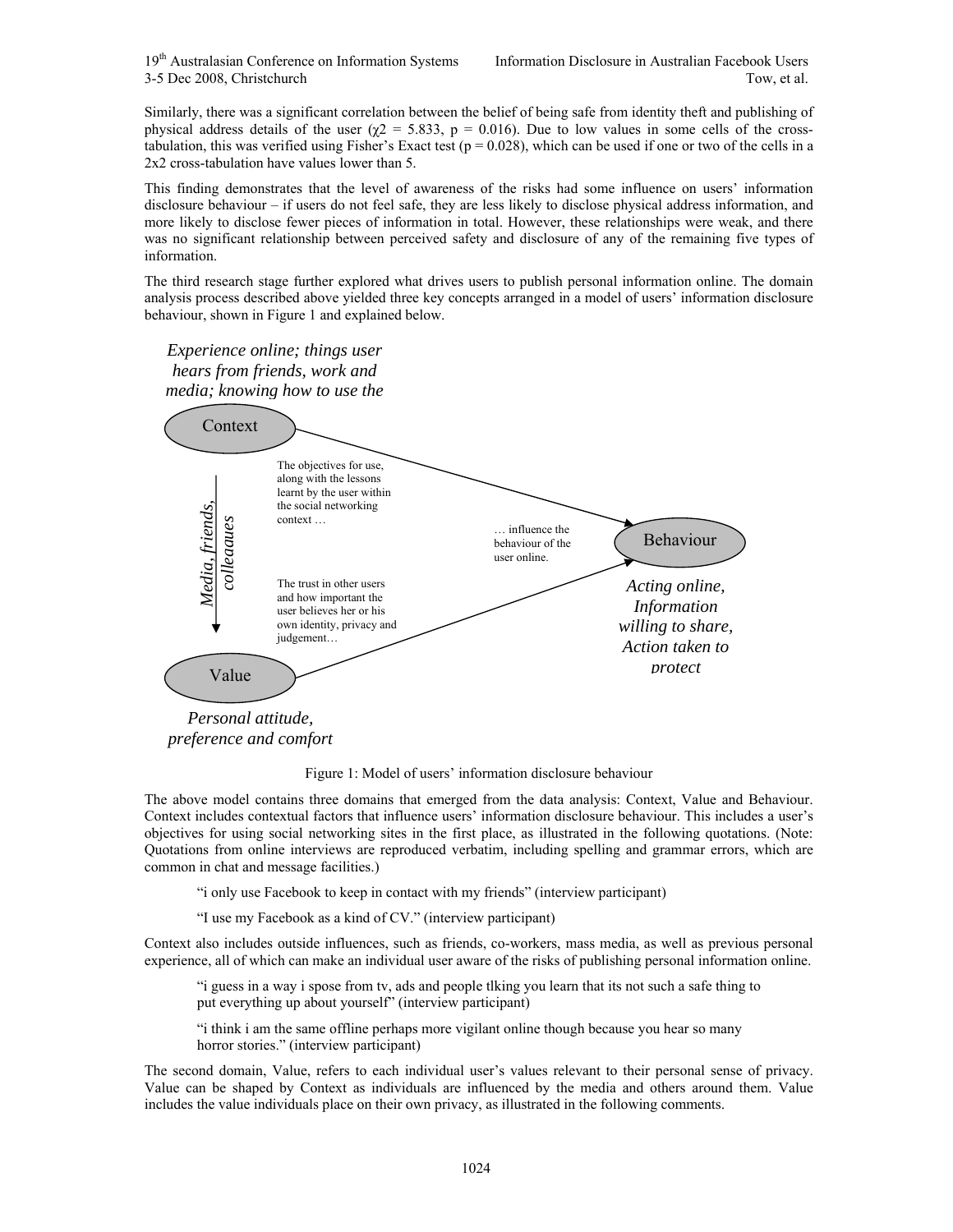"I'm a fairly private person generally, and don't easily let new people into my inner circle" (interview participant)

"I tend to keep things pretty priviate when it comes to online sites such as Facebook" (interview participant)

Value also encompasses the value users place on their own identity and whether they consider themselves a likely target for identity theft. The naïve belief that a normal, unremarkable person's identity has no value to an identity thief was common.

"i don't think anyone would want my identity!" (interview participant)

"guess I figure my identity isn't worth stealing - I'm probably a bit naive/blase about that." (interview participant)

Value also covers a user's sense of trust in the "generalised other" (c.f. Mead 1934), as exemplified in the following quotations.

"I guess I trust that the people on Facebook will do the right thing and not abuse the concept" (interview participant)

"It's the trust factor really you don't know who you can trust these days" (interview participant)

Context and Value both influence a user's Behaviour – the third domain to emerge from the domain analysis process. The relationship between Value and Behaviour is clear and intuitive – if a user is uneasy about others knowing their personal details in general, they are unlikely to post those details online.

"I do worry about publishing my personal info" (interview participant)

However, the interviews revealed relatively few cases where users had this kind of concern. Most were willing to post information because their objective was to communicate with family and friends and were unaware of the risks involved, as in the following example.

"Full name for searchability-so friends can find me" (interview participant)

However, if users had heard stories of identity theft, they would also be less likely to divulge their own details, as in the following example.

"Identity theft would be one of my concerns and that is why I never publish more full details nor do I publish everything correctly their are purposeful mistakes." (interview participant)

This is a key finding as it provides an explanation for the contradiction between empirical evidence and the theoretical prediction of Dell and Marinova (2001): that users are only likely to become less likely to divulge personal information online when they become aware of and appreciate the risks of doing so. The boundaries to social situations are far less obvious than they are in face-to-face interaction; as Meyrowitz (1990) notes, online situations are essentially the patterns of access to information, and as such they may be convoluted or invisible.

Technical solutions, such as that proposed by Lipford et al. (2008) can help reveal these boundaries. The current research also indicates that users more fully comprehend the boundaries are a consequence of experience, perhaps by having one's information misappropriated or perhaps by hearing of such cases. A final, interesting example of how personal experience can affect a user's information disclosure behaviour was triggered by the research itself.

"d.o.b i guess i 'thought' it was harmless... however now that i am thinking about it... i am going to delete it." (interview participant)

This demonstrates that it is possible to alter users' behaviour through education. It seems that the "default" behaviour of users is typically to publish information for the benefit of others, and it is only after information about identity theft and associated risks is communicated that users will consider altering their behaviour. This insight has led to the recommendations in the following section.

# **CONCLUSIONS AND RECOMMENDATIONS**

The findings in this paper correspond with those from previously mentioned research and enrich theoretical understandings of online information disclosure behaviour. As Dinev and Hart (2006) demonstrated, a relationship exists between social awareness and Internet privacy concerns. Undeniably, the suggestion from Thierer (2007) that "education is absolutely essential" still holds true. People should be reminded that they have control over what they put on their profiles.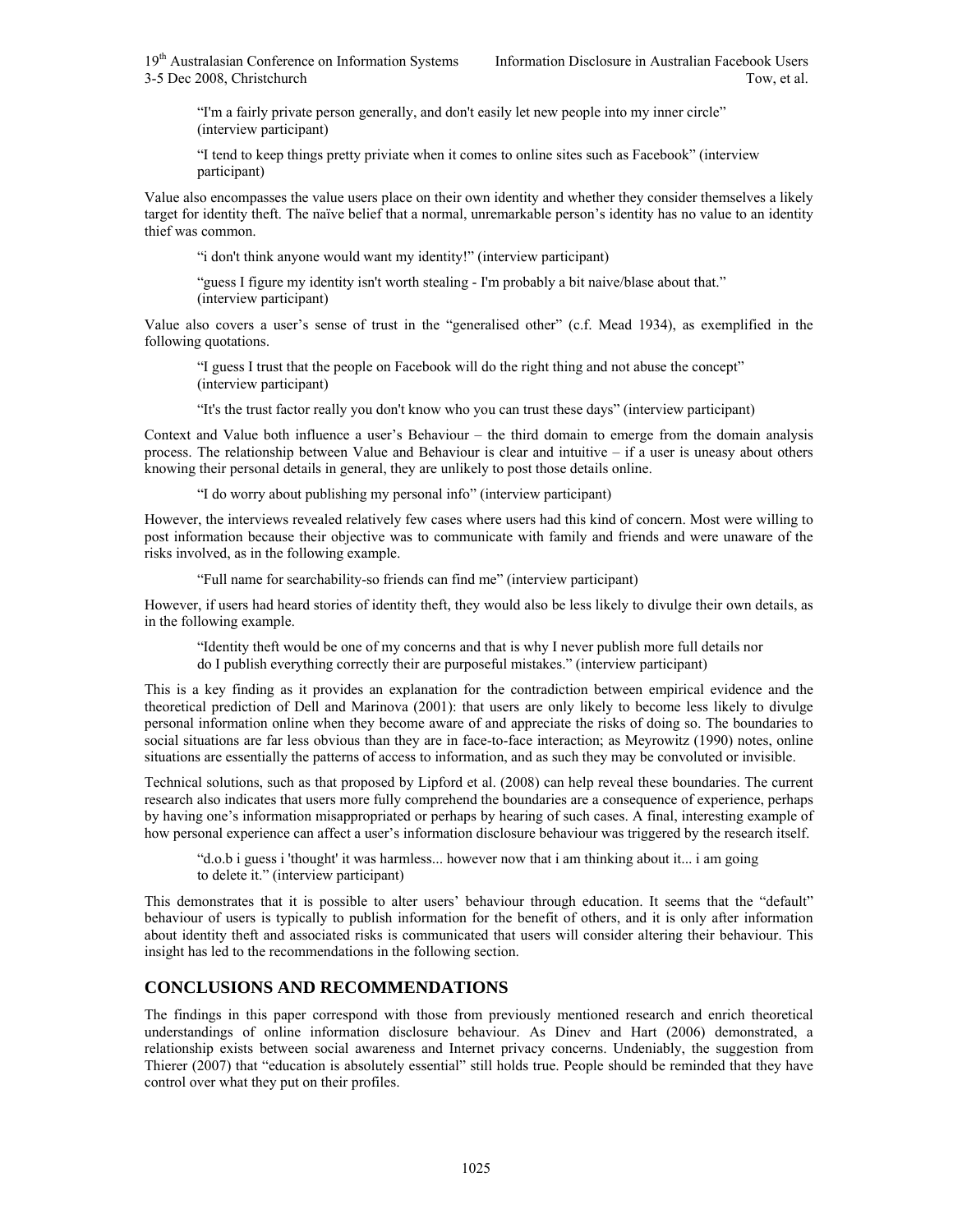Knowing what influences the users to post personal information online empowers governments and relevant authorities to tackle the root of the problem. This research adds two new recommendations to the body of advice for designers of social networks systems:

- First, many users have a naïve sense that online communities are safe. Therefore, social networking sites such as Facebook should more effectively communicate to users the risks involved with divulging personal information. Further, such sites should consider reviewing whether certain types of information – date of birth, for example – should be made public at all, and whether sites should be modified to prohibit doing so.
- Second, in the same way that other public information campaigns have used real-life cases, government and other organisations responsible for public information campaigns should consider communicating examples of identity theft and other, similar issues.

It is the authors' hope that by following these recommendations, the overall risk of identity-related crimes will be reduced.

#### **LIMITATIONS**

All studies have their limitations, and this one is no exception. First, it should be noted that this study limited itself to the Facebook online community. To conduct in-depth, ethnographic analysis of multiple communities would be a very large project and was beyond the scope of the research reported in this paper. However, such work would be valuable in order to determine whether the findings in this study can be applied more broadly, and to reveal subtle differences (if any) between different communities.

Likewise, the study was restricted to Australian users and should be replicated in other national and cultural contexts, to determine if the findings can also be applied internationally.

Further, this study did not investigate individual attitudes toward risk, which will inevitably affect users' decisions to disclose information. Further investigation of the way different users' attitudes toward risk affect their online information disclosure behaviour is clearly warranted in future work.

## **REFERENCES**

- Acquisti, A. & Gross, R. 2006. Imagined Communities: Awareness, Information Sharing, and Privacy on the Facebook, Proceedings: 6th Workshop on Privacy Enhancing Technologies, Springer, Berlin, pp. 36-58.
- Atkinson, S. & Abu El Haj, M. 1996. Domain analysis for qualitative public health data, Health Policy and Planning, Vol. 11, No. 4, pp 438-442.
- Boyd, D. 2006. Identity production in a networked culture: Why youth heart MySpace, Conference paper talk at AAAS 2006 (part of panel: "It's 10PM: Do You Know Where Your Children Are … Online!"). St. Louis, Missouri: February 19, 2006.

Boyd, D.M. & Ellison, N.B. 2007. Social Network Sites: Definition, History, and Scholarship, Journal of Computer-Mediated Communication, Vol. 13, No. 1, Article 11.

Brooks, G. 2007. Secret society, New Media Age, 13 December, p. 10.

- Campbell, J., Sherman, R.C., Kraan, E. & Birchmeier, Z. 2001. Internet Privacy Awareness and Concerns among College Students, Paper presented to APS, Toronto, June 2001. Available from http://www.users.muohio.edu/shermarc/ aps01.htm.
- Dearne, K. 2007. ID thefts brings tech to the fore in law, Australian, 18 September, p. 21.
- Dell, P. & Marinova, D. 2002. Erving Goffman and the Internet, Theory of Science, vol. 24, no. 4, pp. 85-98.
- Denzin, N.K. 1971. The Logic of Naturalistic Inquiry, Social Forces, Vol. 50, No. 2, pp. 166-182.
- Dinev, T. & Hart, P. 2006. Internet Privacy Concerns and Social Awareness as Determinants of Intention to Transact, International Journal of Electronic Commerce, Vol. 10, No. 2, pp 7-29.
- Ellison, N.B., Steinfield, C., Lampe, C., The Benefits of Facebook "Friends:" Social Capital and College Students' Use of Online Social Network Sites, Journal of Computer-Mediated Communication, vol. 12, iss. 4.

Facebook 2008. About Facebook, accessed 7 April 2008, from http://www.Facebook.com/about.php.

Goffman, E. 1959. The Presentation of Self in Everyday Life, Anchor Books, New York.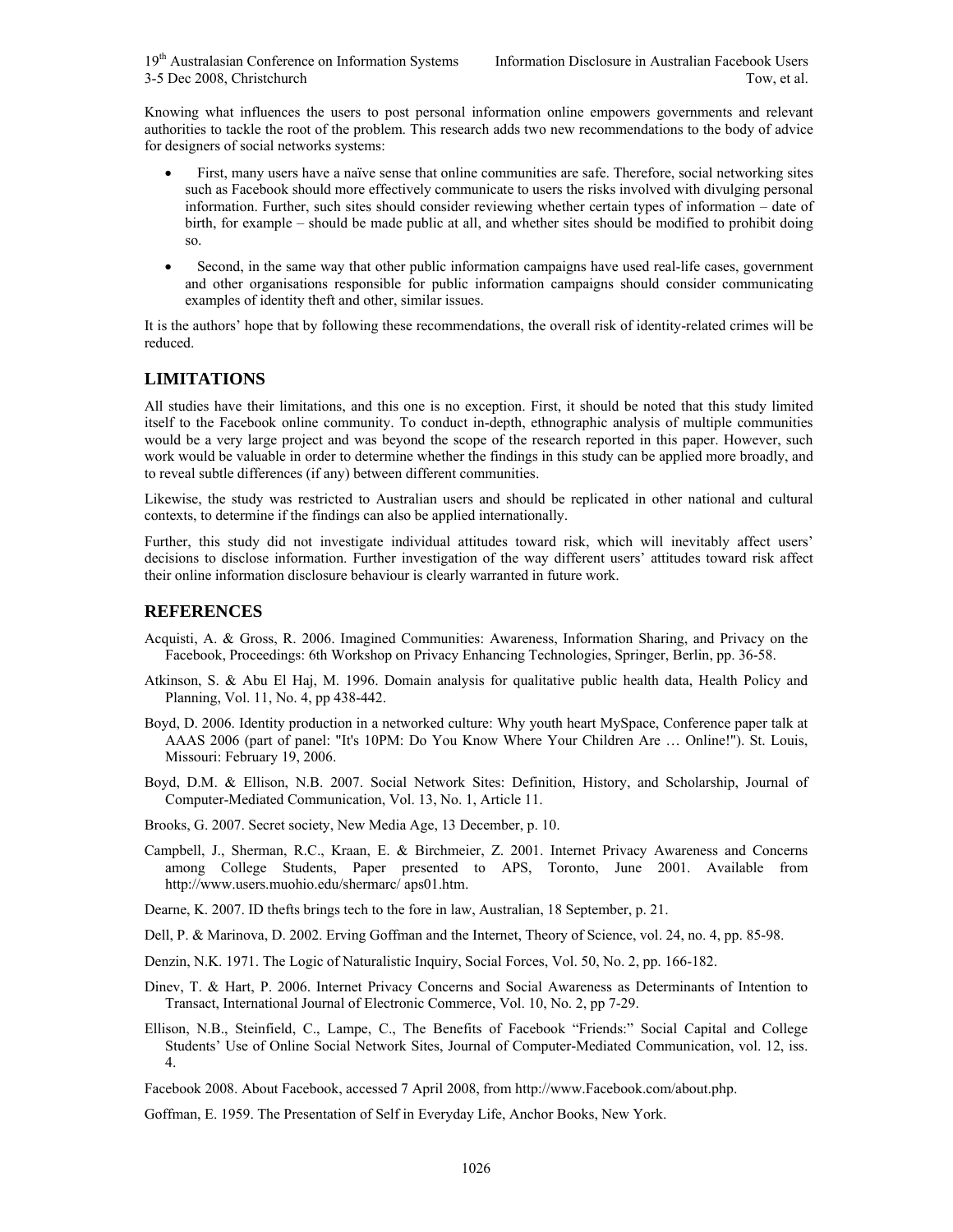Goffman, E. 1963. Behavior in Public Places, The Free Press, New York.

- Govani, T. & Pashley, H. 2005. Student Awareness of the Privacy Implications When Using Facebook, unpublished manuscript, Available from http://lorrie.cranor.org/courses/fa05/tubzhlp.pdf.
- Gray, R. & Montague, B. 2007. Criminals Trawl Facebook and MySpace, The Telegraph (UK), Available from http://www.telegraph.co.uk/news/uknews/1558125/Criminals-trawl-Facebook-and-MySpace.html.
- Gross, R., Acquisti, A. & Heinz, H.J. III 2005. Information Revelation and Privacy in Online Social Networks (The Facebook case), Proceedings of the 2005 ACM Workshop on Privacy in the Electronic Society, ACM, New York, pp. 71-80.
- Hargittai, E. 2008. Whose Space? Differences Among Users and Non-Users of Social Network Sites, Journal of Computer-Mediated Communication, Vol. 13, Iss. 1, pp 276–297.
- Jarvis, J. 2007. Amazing Facebook, Available from http://www.buzzmachine.com/2007/05/29/amazing-Facebook/.
- Jones, H. & Soltren, J.H. 2005. Facebook: Threats to Privacy, MIT, Available from http://www.swiss.ai.mit.edu/6.805/student-papers/fall05-papers/facebook.pdf
- Kahn, C.M. & Roberds, W. 2008. Credit and identity theft, Journal of Monetary Economics, Vol. 55, No. 2, pp. 251-264.
- Klein, A. 2006. Facebook Opens Too Many Doors?, Planet Blacksburg, Available from: http://www.planetblacksburg.com/news/klein-Facebook-042606.html.
- Kolek, E.A. & Saunders, D. 2008. Online Disclosure: An Empirical Examination of Undergraduate Facebook Profiles, NASPA Journal, vol. 45, no. 1, pp 1-25.
- Lincoln, Y.S. & Guba, E.G. 1985. Naturalistic Inquiry, Sage Publications, California.
- Lipford, H.R., Besmer, A. & Watson, J. 2008. Understanding Privacy Settings in Facebook with an Audience View, Proceedings: Usability, Psychology and Security '08, Available: https://www.usenix.org/events/upsec08/tech/full\_papers/lipford/lipford.pdf.
- Malik, O. 2007. Facebook launches Mobile, Takes \$240 Million Investment from Microsoft, Available from http://gigaom.com/2007/10/24/Facebook-and-microsoft-bff-for-240-million/.
- Mead, G.H. 1934. Mind, Self and Society: From the Standpoint of a Social Behaviorist, University of Chicago Press, Chicago, IL.
- Meyrowitz, J. 1990. Redefining the situation: Extending dramaturgy into a theory of social change and media effects. In Riggins, S.H. (ed), Beyond Goffman: Studies on Communication, Institution and Social Interaction, Mouton de Gruyter, Berlin.
- Minister for Home Affairs 2008. New Identity Crime Offences Proposed [media release], Available from http://www.ministerhomeaffairs.gov.au/www/ministers/ministerdebus.nsf/Page/MediaReleases\_2008\_Firstq uarter\_27March2008-Newidentitycrimeoffencesproposed.
- Network Security 2006. 'Social networking' study shows cybercrime risk, Network Security, Vol. 2006, Iss. 11, November 2006, p. 2.
- Office of the Attorney General 2003. Australia's First Cyberstalking laws [media release], Available from http://www.legislation.vic.gov.au/domino/Web\_Notes/newmedia.nsf/bc348d5912436a9cca256cfc0082d800/ 2550a989153b5bebca256cf600824ef2!OpenDocument
- Paine, C., Reips, U.D., Stieger, S., Joinson, A., & Buchanan, T. 2006. Internet users' perceptions of 'privacy concerns' and 'privacy actions', International Journal of Human-Computer Studies, Vol. 65, No. 6, pp. 526- 536.
- Salganik M.J. & Heckathorn D.D. 2004. Sampling and estimation in hidden populations using respondent-driven sampling, Sociological Methodology, Vol. 34, No. 1, pp. 193-240.
- Seaman C.B. 1999. Qualitative Methods in Empirical Studies of Software Engineering, IEEE Transactions on Software Engineering, Vol. 25, No. 4, pp. 557-572.
- Sophos 2007. Sophos Facebook ID probe shows 41% of users happy to reveal all to potential identity thieves, [media release], Available from http://www.sophos.com/pressoffice/news/articles/2007/08/Facebook.html.
- Spradley, J. 1979. The Ethnographic Interview, Holt, New York.